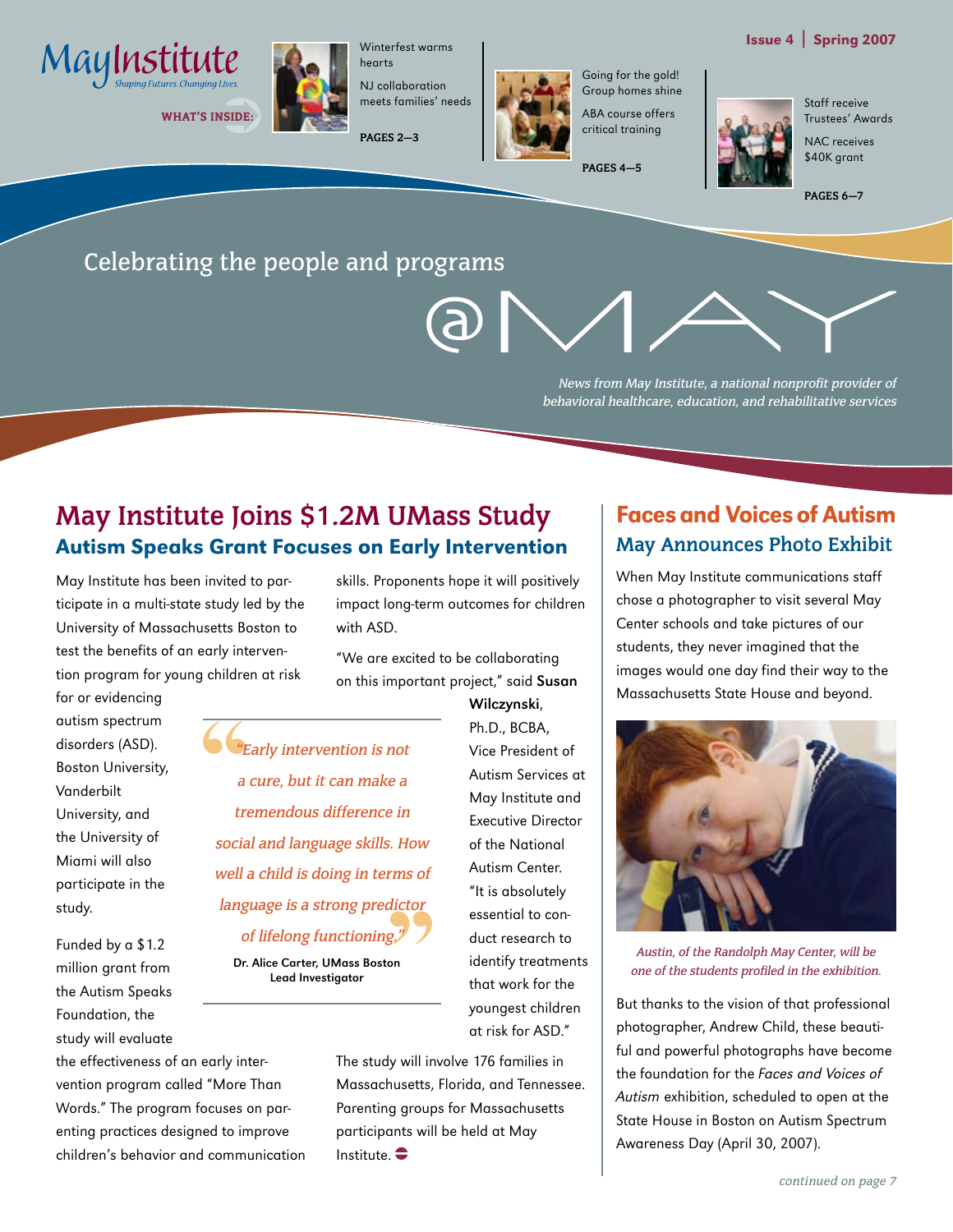# COMMUNITIES NORTHEASTOMAY

## Inspiring Our Youth

May Institute is taking part in an exciting new collaboration to pilot the Positive Behavior Support (PBS) model in after-school programs in Brockton and Fall River, Mass.

The initiative is the result of a partnership with BOSTnet, a nonprofit organization that provides families with access to a rich network of out-ofschool opportunities that challenge, reward, and inspire children and youth.

The goal of the initiative is to enhance the skills of program staff, enabling them to offer settings designed to maximize a child's potential for success in reaching key developmental hurdles.

## Library offers Special Collection

As the result of a unique collaboration, the public library in Leominster, Mass., is now home to a special collection of research-based materials that address specific needs of children and adults with autism and other developmental disabilities.

The collection of books and other materials was spearheaded by the North Central Office of the Massachusetts Department of Mental Retardation (DMR), in partnership with May Institute, school districts in North Central Massachusetts, and the Beach Center on Disability at the University of Kansas.

Funded by DMR and local school districts, the initiative is designed to build strong partnerships between families and professionals and make it easier for individuals and caregivers to access information about effective treatments.  $\bullet$ 

#### Tackling Concussion in sports

May Institute is once again teaming up with Harvard Medical School and the Neurological Sports Injury Center at Brigham and Women's Hospital to sponsor Greater Boston's fourth annual Sports-Related Conference on Concussion and Spine Injury. It will be held on April 27 at Fenway Park, from 7:30 a.m. to 4:00 p.m. Continuing Education Credits are available.

The program will feature a panel of nationally recognized experts who will discuss groundbreaking discoveries about the effects of sports-related concussions and spinal injuries that have altered the course of treatment and return-to-play decisions for athletes of all ages.  $\bullet$ 

# Winterfest Warms Hearts in Woburn

Moms, dads, grandparents, siblings, and friends gathered recently at the Woburn May Center school for children with autism to celebrate Winterfest!

The Open House gave families a chance to visit with staff, tour the school, and admire recent renovations and the new library. The event featured creative student artwork on display and for sale.

It was also an opportunity to celebrate achievements both big and small. Mary, whose son Brandon (pictured above) is a student at the Center, was thrilled about his progress. "Brandon has made a

# Teens Part of Historic Event

Two members of our Children's Services program were invited to attend the historic Governor's Youth Inaugural event at the Schubert Theatre in Boston. Our delegates, 14-year-olds Jovan and Makeisha, joined 1,000 other young people from the Commonwealth to hear Governor Duval Patrick's vision for Massachusetts.

Jovan and Makeisha were inspired by the Governor, who motivated



Brandon shows his mom Mary what he created for the Winterfest.

complete turnaround," she said. "He has gone from constant non-compliance to where he's progressing academically because his behavior is under control." Because of his success, he will transition to public school this spring.  $\bullet$ 

them to achieve their goals by "persevering through obstacles" and not giving up on their dreams. The two teens are excited to explore civic involvement in their own communities. "It was the best day of my life!" Makeisha shared.

The Children's Services program collaborates with the Department of Mental Health to provide support services for children and teens living in Greater Fall River, Mass.  $\bullet$ 

# Mardi Gras Comes North!



Student revelers recently took to the hallways of the May Center school in Randolph in celebration of Fat Tuesday. The Center is one of our schools serving children with autism and other developmental disabilities.

The Center came alive with a flurry of activity as students and teachers, dressed in flamboyant costumes and masks, paraded through the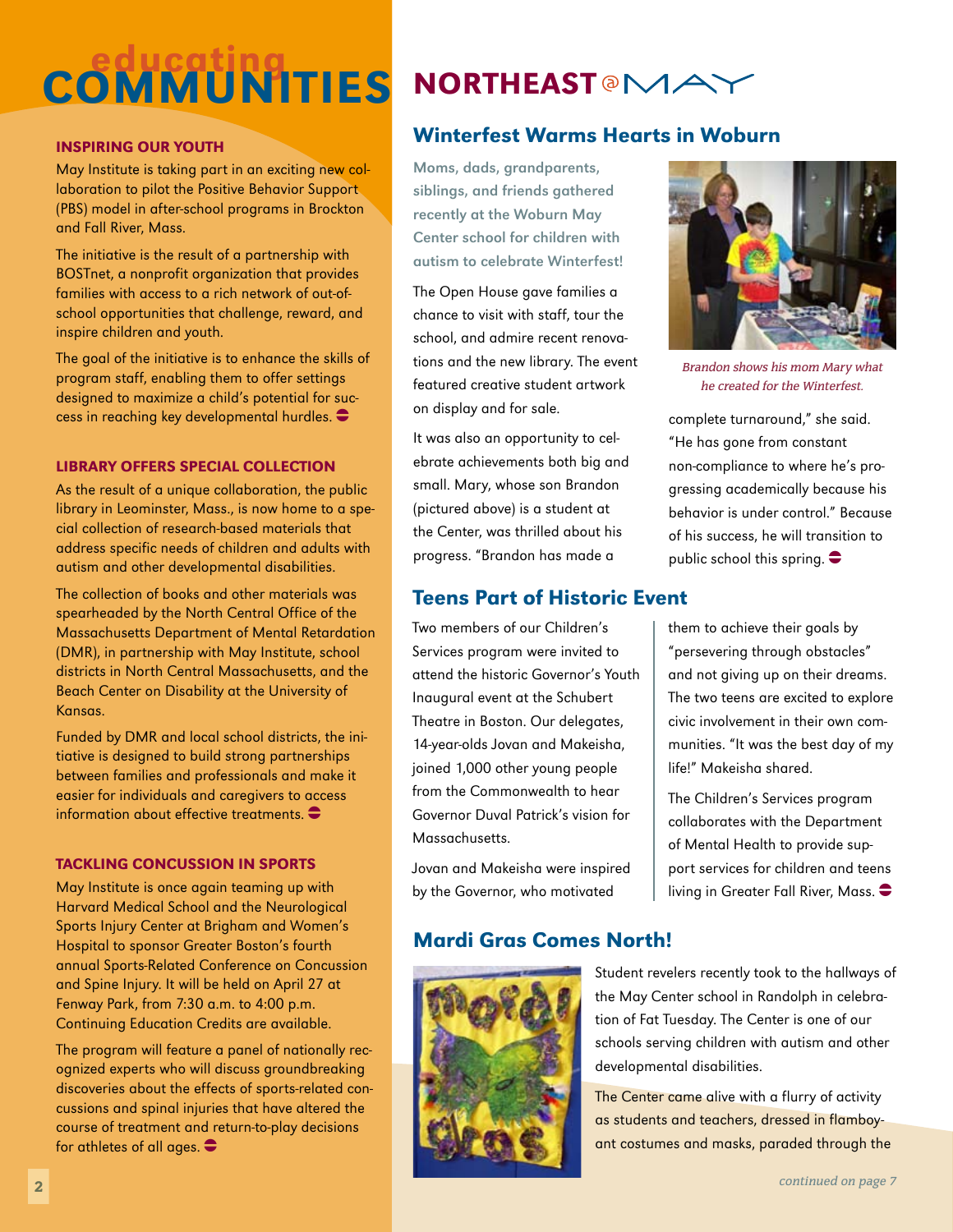# Daring Dippers!

Nineteen very brave and fun-spirited teachers and staff from two of our Centers recently took an icy, early morning plunge into the waters of Nantasket Beach. The plunge raised funds to support sporting activities for the Centers' students with brain injury and adults with mental retardation.

The "Brainwaves" team (pictured right) from the May Center for Education and Neurorehabilitation in Brockton, Mass., raised over \$3,000. The "Maysicles," from our Center for Adult Services in Springfield, Mass., collected over \$2,000 in pledges. Both teams raised critical dollars to fund the year-round sports training and athletic competitions sponsored by Massachusetts Special Olympics for athletes with intellectual disabilities.

"The Passion Plunge is so rewarding for us plungers!" says Elizabeth Violanto,



organizer of the Brockton team. "The funds we raise enable Special Olympics to be successful. That's why we're 'freezin' for a reason'!"

The May Center for Adult Services provides residential and day habilitation services for adults with moderate to severe mental retardation.

The May Center school for children with brain injury enables students to regain cognitive skills and develop independence. Eighty percent of the students in our care move on to more independent settings.  $\bullet$ 

# Meeting the Standard

May Institute's Western Massachusetts and Connecticut divisions have received full three-year national accreditations from the Commission on Accreditation of Rehabilitation Facilities (CARF).

This latest achievement means that all western Massachusetts and Connecticut programs have earned full CARF accreditation.

To receive accreditation, programs must undergo a comprehensive review process and demonstrate that services are of the highest quality, measurability, and accountability.

The CARF report stated, "May Institute is staffed by well-qualified, rigorously trained staff members who are truly dedicated to their jobs…The unique programs have a broad continuum of support services…that are coordinated to give persons the best care." $\bullet$ 

# **MID-ATLANTIC @MAY**

## Collaborating to Meet Families' Needs

In response to the growing demand for behavioral and autism-related services in the New Jersey area, May Institute's Mid-Atlantic regional office has created an affiliation with a local organization specializing in pediatric neurology and related fields.

The Center for Neurological and Neurodevelopmental Health (CNNH) is an integrated medical practice that provides neurological and other medical services to families in the New Jersey area. The Center treats many families who then seek behavior support services for their children with special needs, many of whom are dealing with aggression, self-injurious behavior, hyperactivity, socialization issues, and other challenges.

The two organizations formed a partnership this fall with the goal of offering quality clinical treatment (CNNH's specialty) along with educational and behavioral assessments and treatments (May Institute's specialty).

May staff in the Mid-Atlantic region offer a variety of behavior support services and parent trainings. They work with children and families at the May Institute/CNNH offices, in the home, or in the child's school, tailoring services to best meet the needs of the individuals they serve.  $\bullet$ 

# Training in Best Practices

With enthusiastic support from the Trenton, N.J., district administration, high school special education teachers are taking advantage of new professional development opportunities.

May Institute staff are conducting trainings in effective classroom management strategies—an initiative designed to further improve the learning environment. The training series is one of the newest initiatives in Trenton's multi-year collaboration with May Institute.  $\bullet$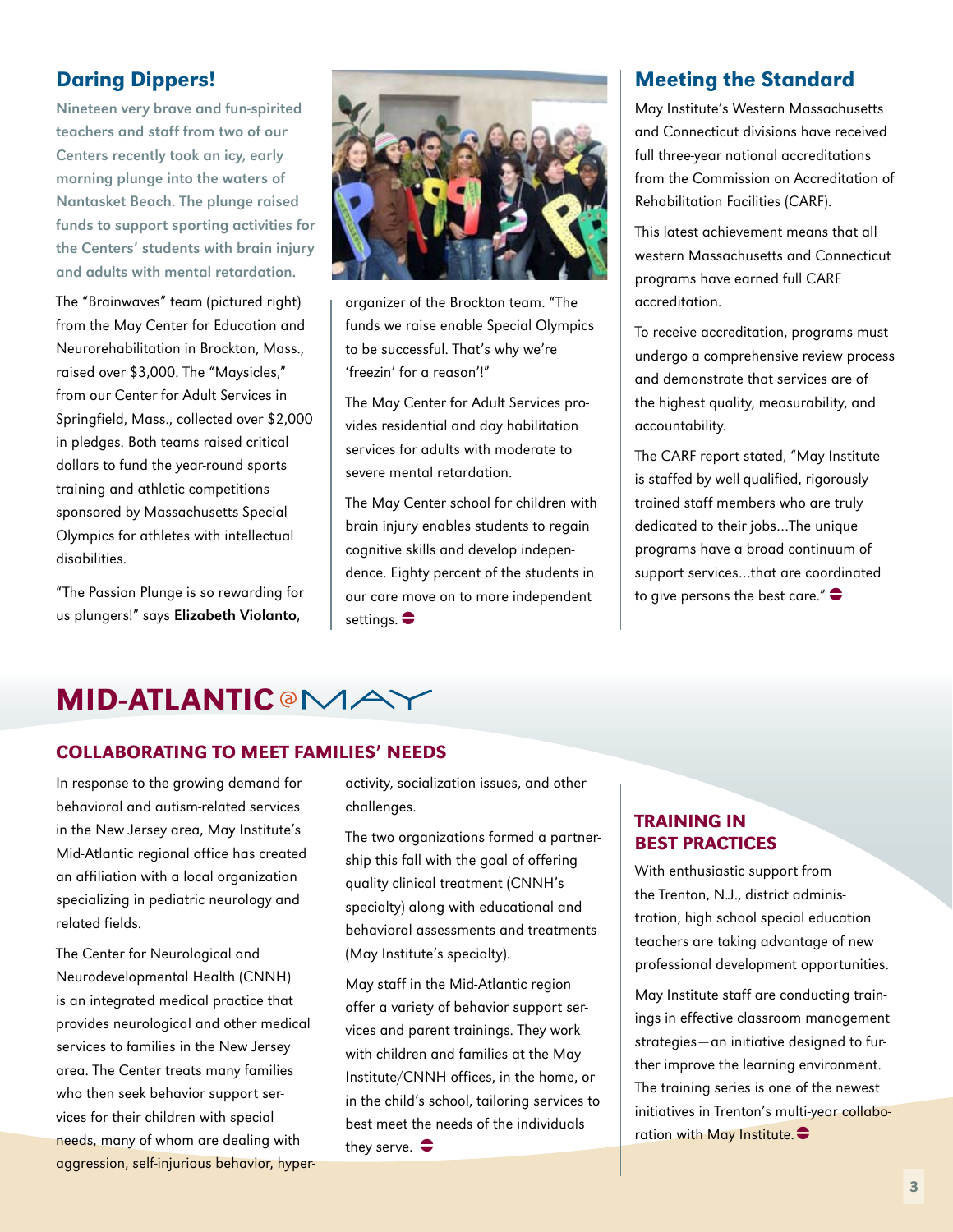

# a n t s notable

May Institute recently received more than \$40,000 in grants to support programs and services.

#### Everybody Move!

The physical education program at the May Center for Child Development in Randolph, Mass., received a \$7,500 grant from the Massachusetts Governor's Committee on Physical Fitness and Sports as part of the state's "Everybody Move" initiative. The grant enabled the school to purchase "Snap City," a heavy-duty indoor plastic gym that is already being put to good use by the Center's youngest students.

#### Libraries for Learning

A \$25,000 grant from the Yawkey Foundation helped create a new library at our Woburn, Mass., May Center school which serves children with autism and other developmental disabilities. The grant is also supporting the expansion of the library in the May Center school in Brockton, Mass., which serves children with brain injury.

#### After-School Program Builds Skills

Thanks to a \$10,000 grant from the Doug Flutie, Jr. Foundation for Autism, adolescents with Asperger's Syndrome who live in western Massachusetts can participate in an after-school program aimed at improving their communication and social skills. This spring, the program will offer students an intensive 10-week training, along with education and support for their parents.

# SOUTHEAST<sup>®</sup>MA

# Going For the Gold! **Group Homes Shine**

May South, May Institute's Southeast division, operates group homes in Florida for children and adults with autism, mental retardation, and mental health issues. We work in partnership with the Florida Agency for Persons with Disabilities (APD), a state agency tasked with serving the needs of Floridians with developmental disabilities.

On the front page of their most recent newsletter, ADP commended May South with their "Providers Going for the Gold" medal. The congratulations resulted from a recent visit to one of our children's group homes. In the newsletter, APD commented that "the home looked wonderful…The individuals who live in the home were cheerful and organized in their daily activities." Congratulations to May South staff!  $\bullet$ 

## A closer look at ABA…

What most attracts parents to a program of applied behavior analysis (ABA) are its positive and reinforcing tone, its strong focus on teaching new skills, the documentation of progress in reports and charts, its foundation in research, and the manner in which it is individualized for every child.

ABA is a methodology, or framework, that applies scientific interventions to address behavioral needs. ABA facilitates the development of language, social interactions, and independent living by applying basic behavioral practices—positive reinforcement, teaching in small steps, prompting, and repeated practice. ABA can also help reduce both everyday social problems and serious behavior disorders.

Hundreds of scientific studies have shown that ABA is the most effective method to teach children and adolescents with autism and other developmental disabilities. ABA has been endorsed by the National Institutes of Health and the Association for Science in Autism Treatment, and has been identified by the Surgeon General of the United States as the most effective way to treat autism.

# **MIDWESTOMAY**

## Building a Center of Excellence

The Midwest division continues to expand its consultation services to families and school districts in the Peoria, Illinois area. Staff are developing affiliations with local colleges, universities, and agencies, most recently entering into a collaboration with Illinois' Easter Seals and other autism-related organizations to plan an Autism Center of Excellence.

As a member of the project's steering committee, we are actively providing guidance and expertise. This initiative, scheduled for completion over the next decade, will offer valuable resources to families and professionals in the Peoria area.  $\bullet$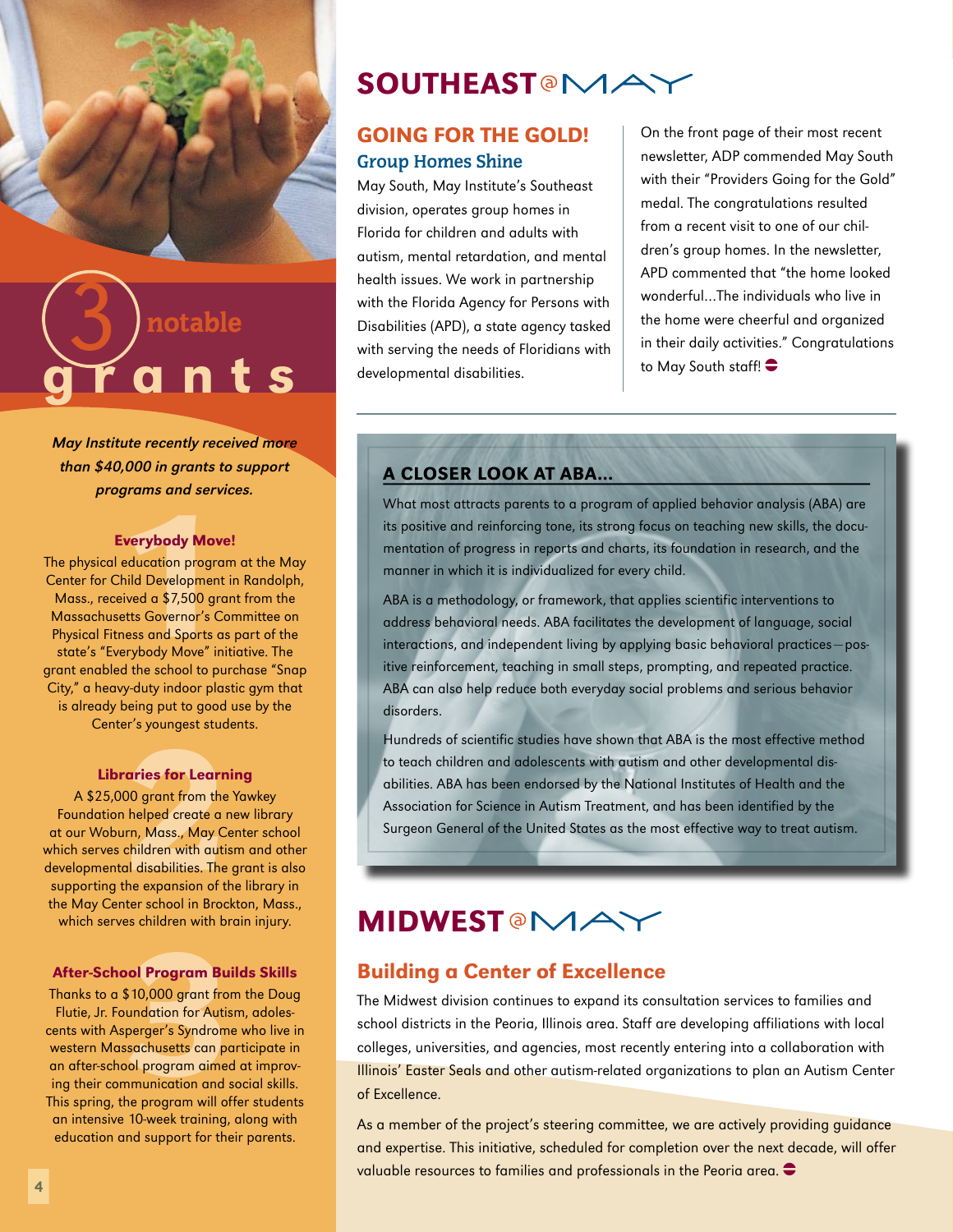WEST COAST<sup>®</sup>MAY



# Aiden's Story

Ginnie and Jimmy Taylor's young son, Aiden, attends The Bay School, a May Center for Child Development in Santa Cruz, Calif., that serves children with autism and other developmental disabilities. In a letter they sent to us recently, the Taylors shared their gratitude for the support, confidence, and hope they receive from the school's staff. Pictured is Aiden with instructor Christy Gaukel. Below are excerpts from their letter:

#### Dear Bay School staff:

Our son, Aiden, was diagnosed in October of 2005. We were quite relieved to learn that The Bay School (TBS) was local, as we believed from the beginning that ABA (applied behavior analysis) was what Aiden needed. However, we had no idea how much more TBS was than "just" a school that provides empirically supported interventions for autism.

It's a very special place. There is such devotion and caring that my husband, Jimmy, and I often catch ourselves eagerly anticipating the next school day so we can share something new and great Aiden has done with his teachers, as we know that they are going to be as excited as we are. This is the kind of emotional support that is so powerful when you are in the early stages of adjusting to the diagnosis of autism.

In this past year, Aiden has made many significant gains. He has gone from being a child who barely noticed and didn't emotionally react to being dropped off and picked up at school to having that tearful separation reaction, but also smiling and being comforted by his teachers. He has also gone from a child who rarely made any vocalizations to saying the much anticipated "mama."

TBS makes you feel like you are part of a very talented and genuinely caring team—the perfect antidote to the feelings of despair and isolation that can come from a diagnosis of autism. We're amazed at how positive and hopeful we feel about Aiden's future, as this is a striking contrast from how we felt a year ago.

Although we know there are no guarantees about how far our son will come, we have a contentment that comes from knowing that you are doing absolutely everything you can, because he is receiving the best that is out there.

Thanks for giving us this opportunity to put some of our feelings and experiences to words.

## ABA Courses to Provide Critical Training

The Bay School, a May Center for Child Development in Santa Cruz, Calif., is proud to be sponsoring an Applied Behavior Analysis (ABA) Program for Special Education and Autism.

The program consists of three graduate-level courses intended for teachers, school psychologists, or classroom aides. It is designed to teach special education staff how to use research-supported ABA methodologies to further support students with autism and related disabilities. The program will also help prepare participants for the national certification examination in behavior analysis.

The courses will be taught by Dr. Alisa Bahl, a California licensed psychologist and a Board Certified Behavior Analyst. Dr. Bahl served as a school psychology faculty member at Towson University in Towson, Maryland, and has many years teaching experience.

These courses are made possible through the generous support of the Coryell Family Foundation.  $\bigodot$ 

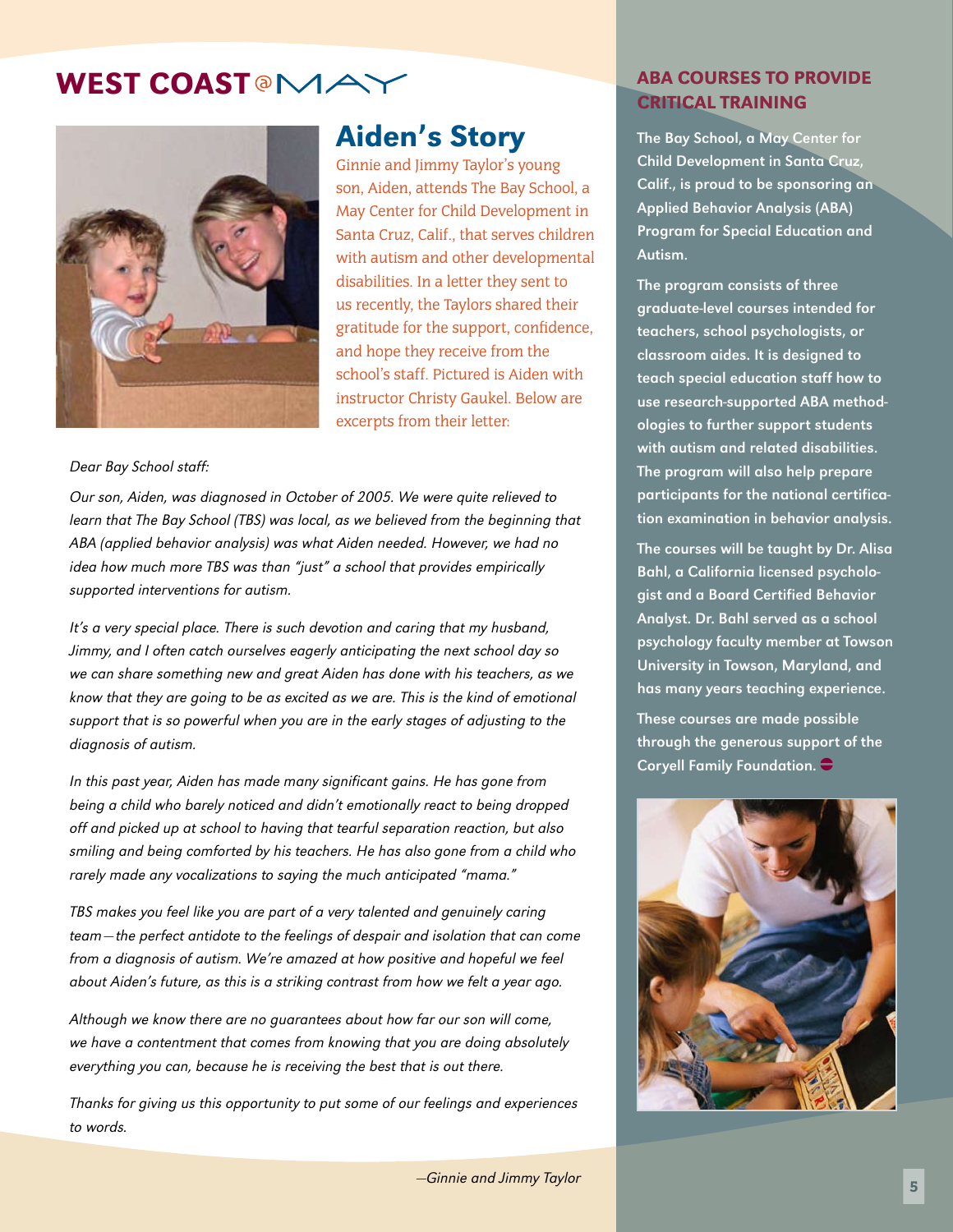# nam<u>es</u> & **FACES** INS

## Tuggle Promoted to Lead Human Resources



Deloris Tuggle, M.A., PHR, was recently promoted to Senior Vice President of Human Resources at May Institute. Tuggle replaces Beth Howard, who retired after 11 years of service.

"Deloris has been a valued May employee for the past six years, first as Director of Employment, and most recently as Director of Human Resources," said Institute President and CEO Walter P.

Christian, Ph.D., ABPP, in making the announcement. "In her new position, she is responsible for overseeing all human resources efforts company-wide." $\bullet$ 

## May Trustees select Award Winners

Seven of May's staff members were honored in December with Trustees' Fund Awards. Established in 1994 and funded by board members, these awards recognize individuals who exemplify the Institute's ideals of service and professionalism. Each recipient received a plaque and monetary gift.



Stephanie Barney Educational Team Case Manager (May Center for Child Development, Randolph, Mass.)



Pamela Beaver Vocational Coordinator (Corner Clubhouse, Attleboro, Mass.)



Shirley Gan School Secretary (May Center for Education and Neurorehabilitation, Brockton, Mass.)



## Shawn Healey



Brain Stavesky Program Coordinator (May Center for Community Services— Soundview Group Home, Manchester, Conn.)

Christine Irving

Mass.)

Rich Kovacs Child Development Specialist (May Center for Child Development, Chatham, Mass.)

Office Manager and HR Representative (May Center for Child

Development, Woburn,

Staff Psychologist and School-based Program Supervisor (May Institute Behavioral Health Services, West Roxbury and May Counseling Center, Walpole, Mass.)

"The recipients of the Trustees' Fund Award are among the organization's finest role models," said Walter P. Christian, Ph.D., ABPP, May's President and CEO. "I salute their hard work and commitment to the Institute's mission of providing the highest standard of service to those in its care." $\bullet$ 



# Team Success

May Institute's Southeast Residential Services program in Attleboro, Mass., provides vital community living services to approximately 70 adults with mental illness throughout southeast Massachusetts. Clients are matched with the housing model that gives them the best opportunity for rehabilitation and, ultimately, independent living.

The program staff are passionate about helping adult residents with learning, behavioral, psychological, and special healthcare challenges. Program director Marlene Cantor shared some thoughts recently about this dynamic and dedicated team:

The members of our staff are committed to understanding each person's unique needs and seeking to find the most effective means to help them reach their potential. We feel that we can all make a difference in someone's life.

Each Attleboro team member has talents and abilities that the program taps into—and residents benefit! The team thinks in terms of "we," not "I." Everyone pitches in when they need to. They utilize best practices and are strength-based to help all clients in the program. Each member of this team is willing to try new things or look at something in a new light to achieve success. They are creative and don't let great ideas slip away. Instead, they capture and capitalize on them.

It is important to acknowledge these individuals and let them know how much they are valued and appreciated. Thank you to a loyal team that takes pride in its workplace and in the mission of the May!  $\bullet$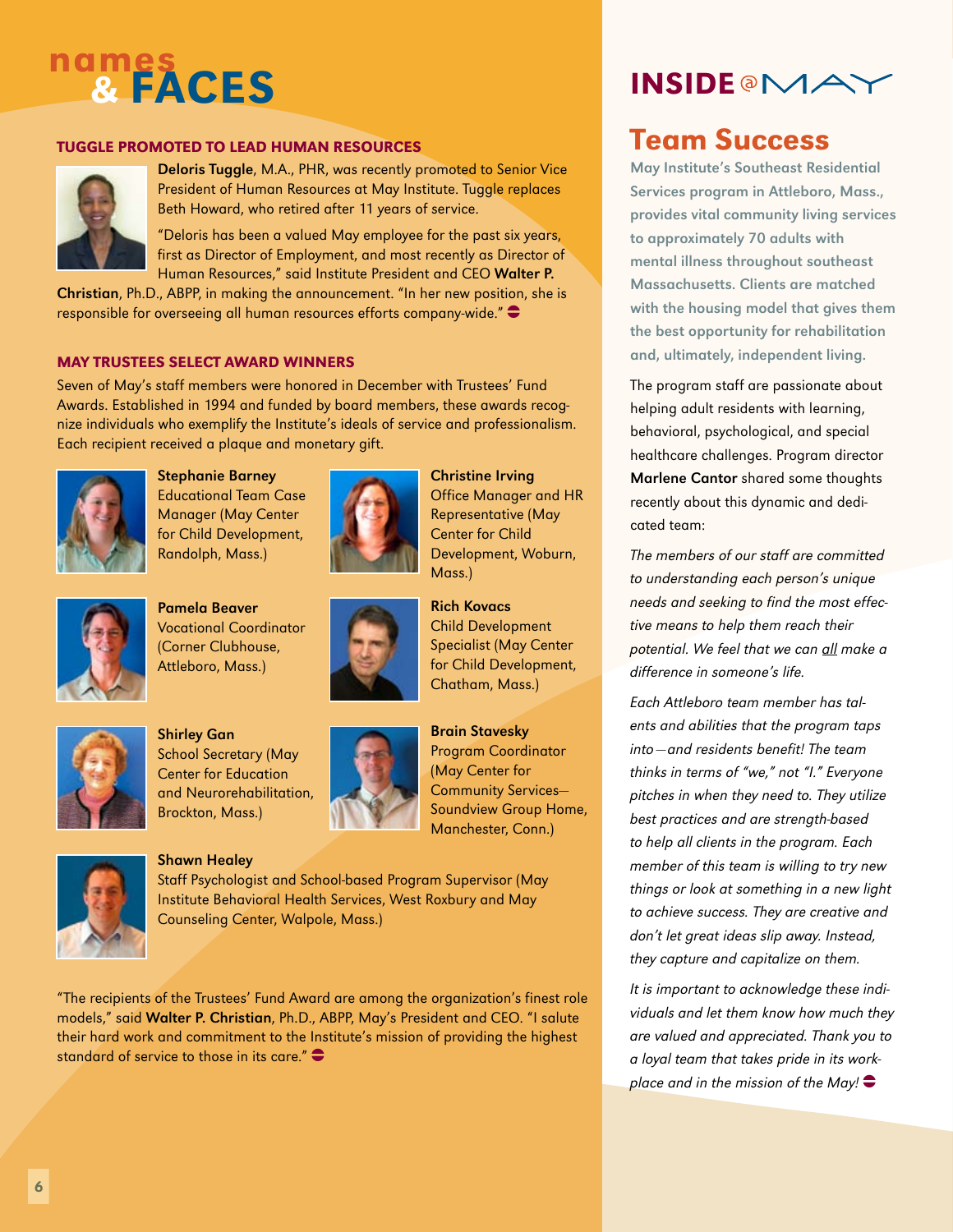$N$  **C** National Autism Center

## NAC Receives \$40,000 Foundation Grant

The National Autism Center was recently awarded a \$40,000 grant from the Lynch Foundation, to be used to support the Center's state-of-the-art Autism Spectrum Disorders (ASD) Clinic. The Clinic offers families comprehensive diagnostic screenings for toddlers, young children, and adolescents.

"It is our sincere wish that these funds assist you in providing parents—especially families with newly diagnosed children with Autism Spectrum Disorders—with a comprehensive diagnosis of their child's disorder so they are able to implement the proper interventions in the home or school settings," wrote Lynch Foundation Executive Director Kathryn Everett in notifying the Center of the grant.

"Families suspecting their child has an Autism Spectrum Disorder are faced with significant obstacles to obtain the diagnosis they need to begin services," said Susan Wilczynski, PhD., BCBA,

Executive Director of the National Autism Center. "The Lynch Foundation funds will play a significant role in helping families to overcome these obstacles and obtain the diagnosis and services their children need."

The Clinic also provides parent training sessions to families of children newly diagnosed with an ASD. For more information, call 877-313-3833 or visit www. nationalautismcenter.org.  $\bullet$ 

#### **… Faces and voices**

The exhibition will be presented by May Institute and the National Autism Center, in collaboration with Andrew Child. It brings together the "faces" of children living with autism with the "voices" of people in their lives—parents, siblings, teachers, friends, and others. Their stories will not focus on the child's diagnosis, but rather on his or her life and what makes that child special.

**Continued** 

**CONTINUED FROM PAGE** 

**m page 1**

 $\overline{\phantom{a}}$ 

Our goal is to share these images as a way to raise awareness about autism. The photographs and stories will provide a unique opportunity to educate people about autism, and move them in a deeper and more meaningful way than facts and statistics alone.

See page 8 for more details.  $\bullet$ 

#### **…Mardi gras** N

**m page 2** ш

**Continued** 

 $\overline{\mathbf{G}}$ school and the adjacent corpođ rate headquarters. Delighted Q, staff were entertained by the **FROM** parade, the festive paper costumes, and the model floats that were creatively assembled from shoeboxes and tissue CONTINUED paper.

Young children boogied to Creole and Zydeco music and older students danced at a Mardi Gras ball. Everyone enjoyed a King Cake, face painting, bowling, and cookie decorating.

"This was a nice way to creatively teach the kids about the world around them," said Adapted Physical Education Teacher Alan Anselmi, who led the parade. "The staff really



Students from the integrated preschool pose along the parade route.

went the extra mile to make this event as colorful and exciting as possible."

"To see all the students and teachers participate and have fun together was amazing," said lead event organizer and music teacher Annie Christian. "We just had a great time!" $\bullet$